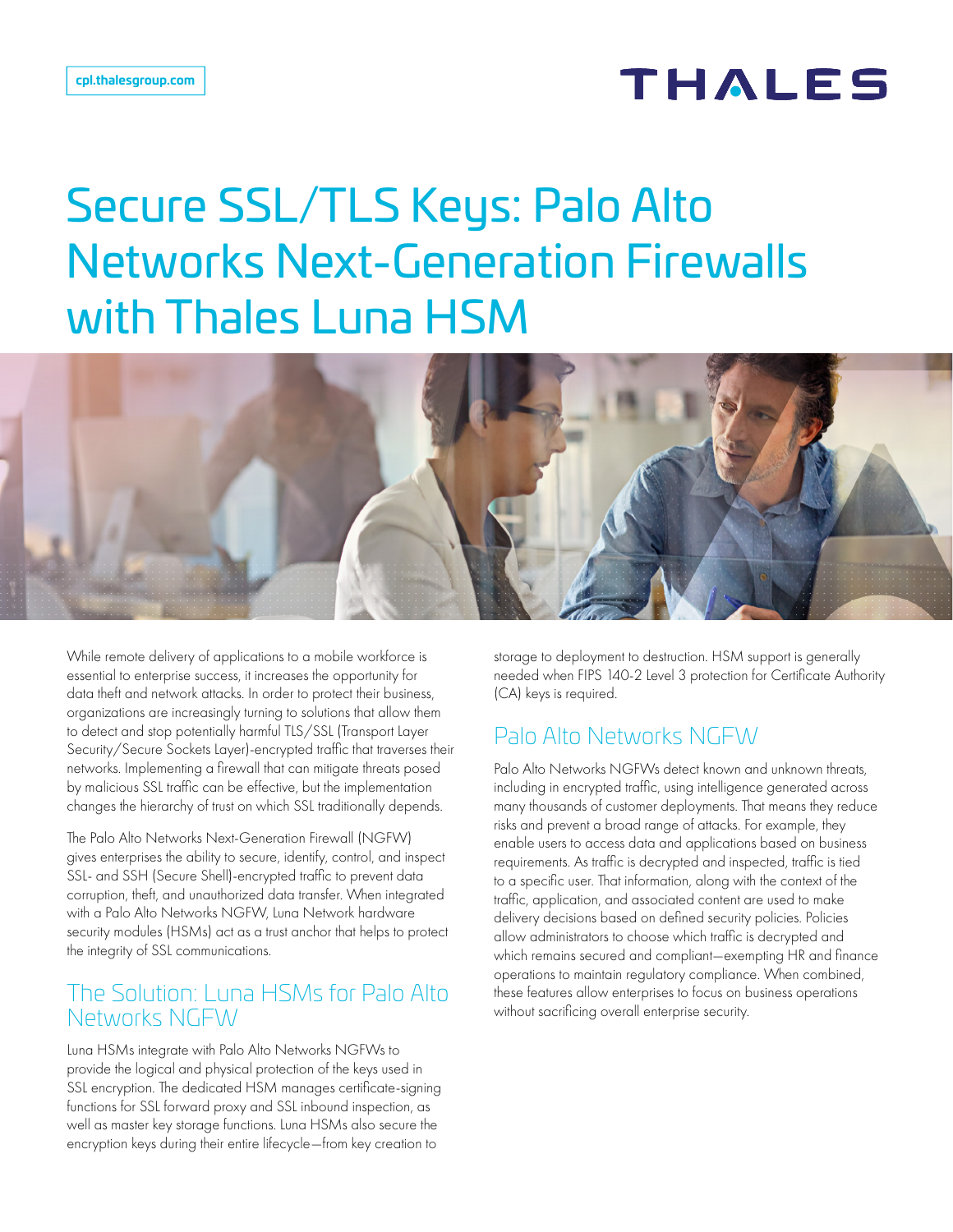# Luna Network HSM

Luna Network HSMs are robust, high-availability, and highperformance network appliances that store cryptographic materials (e.g., certificates, encryption keys, etc.) in a secure FIPS 140-2 Level 3 tamper-resistant hardware appliance. Storing these materials in hardware keeps them out of harm's way and ensures that only authorized administrators have access to important encryption keys. A single Luna HSM can manage keys and accelerate operations to significantly improve the reliability, security, and scale of encryption performance. With Luna Network HSMs as a security infrastructure's trusted root, administrators can ensure the integrity of their cryptographic operations.

# Key Benefits

### High-Performance Processing

Luna Network HSMs are capable of processing up to 10,000 RSA and 22,000 ECC transactions per second. High processing speeds allow administrators to offload cryptographic functions to improve server performance.

### Robust Security that Meets Compliance Standards

Luna HSMs offer the highest level of tamper-resistant security and are validated to be compliant with FIPS 140-2 Level 3 and Common Criteria EAL 4+ (AVA\_VAN.5)\* standards.

### Next-Generation Data Security

Palo Alto Networks NGFW create, store, process, and encrypt both keys and data in Luna HSMs. Luna HSMs are separate from the Palo Alto Networks NGFW and provide the strongest cryptographic algorithms and hardware key management to guard digital identities.

### Multi-Level Access Control

Luna HSMs offer partitioning for signing/key management. Remote backup features allow administrators to securely move copies of their sensitive cryptographic material to the Luna Backup HSM.

# Key Features

### Robust security

Luna HSMs safeguard the private keys and associated certificates used by the Palo Alto Networks NGFW platforms to authenticate the endpoints involved in SSL operations. When Palo Alto Networks NGFW platforms decrypts SSL traffic to inspect for threatening activity, it alters the trust hierarchy. Luna HSMs serve as a root of trust to ensure the integrity of network traffic as it is decrypted, reviewed and re-encrypted. The private key essential to SSL encryption never leaves the hardware appliance, making it impossible for unauthorized users to steal the keys needed to decrypt secured traffic or masquerade as network servers. The appliance's tamperproof design also provides significant physical security in addition to the logical security protecting the keys.

### Centralized Management and Operations

Palo Alto Networks NGFW allows for a number of management options, ranging from individually using a command line interface to device/group-based management using a web interface. Palo Alto Networks NGFW centralizes policy, reporting, visibility, and logging features to reduce management overhead. Luna HSMs can be clustered into high-availability configurations that can be managed as one unit. In addition, Luna HSMs can perform multiple operations—such as key generation, export, and root functions where enterprises would normally require multiple appliances or solutions to manage the PKI infrastructure.